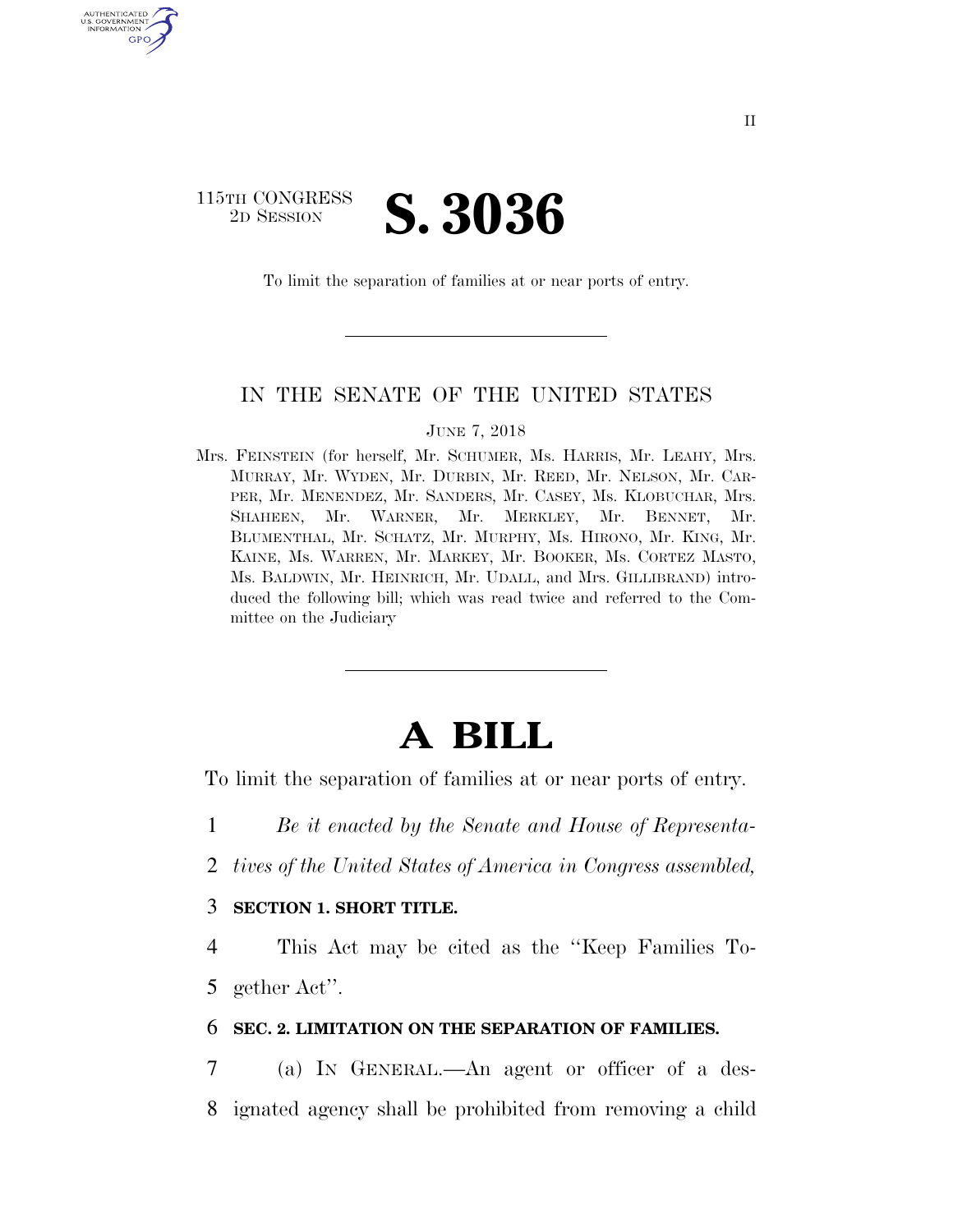from his or her parent or legal guardian, at or near the port of entry or within 100 miles of the border of the United States, unless one of the following has occurred:

 (1) A State court, authorized under State law, terminates the rights of a parent or legal guardian, determines that it is in the best interests of the child to be removed from his or her parent or legal guard- ian, in accordance with the Adoption and Safe Fam- ilies Act of 1997 (Public Law 105–89), or makes any similar determination that is legally authorized under State law.

 (2) An official from the State or county child welfare agency with expertise in child trauma and development makes a best interests determination that it is in the best interests of the child to be re- moved from his or her parent or legal guardian be- cause the child is in danger of abuse or neglect at the hands of the parent or legal guardian, or is a danger to herself or others.

 (3) The Chief Patrol Agent or the Area Port Director in their official and undelegated capacity, authorizes separation upon the recommendation by an agent or officer, based on a finding that—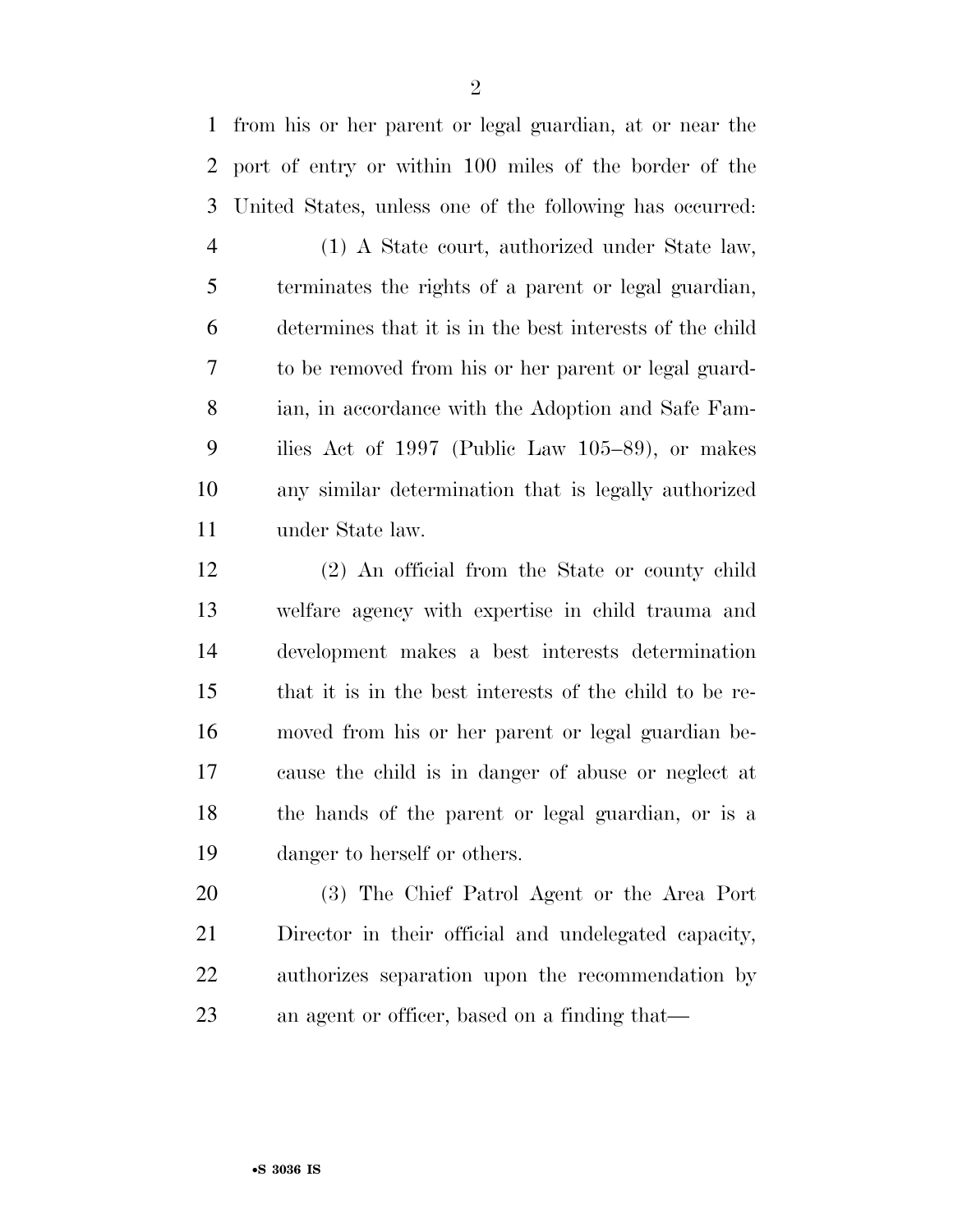| $\mathbf{1}$   | $(A)$ the child is a victim of trafficking or               |
|----------------|-------------------------------------------------------------|
| $\overline{2}$ | is at significant risk of becoming a victim of              |
| 3              | trafficking;                                                |
| $\overline{4}$ | (B) there is a strong likelihood that the                   |
| 5              | adult is not the parent or legal guardian of the            |
| 6              | child; or                                                   |
| 7              | (C) the child is in danger of abuse or ne-                  |
| 8              | glect at the hands of the parent or legal guard-            |
| 9              | ian, or is a danger to themselves or others.                |
| 10             | (b) PROHIBITION ON SEPARATION. An agency may                |
| 11             | not remove a child from a parent or legal guardian solely   |
| 12             | for the policy goal of deterring individuals from migrating |
| 13             | to the United States or for the policy goal of promoting    |
| 14             | compliance with civil immigration laws.                     |
| 15             | (c) DOCUMENTATION REQUIRED.—The Secretary                   |
| 16             | shall ensure that a separation under subsection $(a)(3)$ is |
| 17             | documented in writing and includes, at a minimum, the       |
| 18             | reason for such separation, together with the stated evi-   |
| 19             | dence for such separation.                                  |
| 20             | SEC. 3. RECOMMENDATIONS FOR SEPARATION BY AGENTS            |
| 21             | OR OFFICERS.                                                |
| 22             | (a) IN GENERAL.—Not later than 180 days after the           |
| 23             | date of the enactment of this Act, the Secretary, in con-   |
| 24             | sultation with the Secretary of Health and Human Serv-      |
| 25             | ices, shall develop training and guidance, with an empha-   |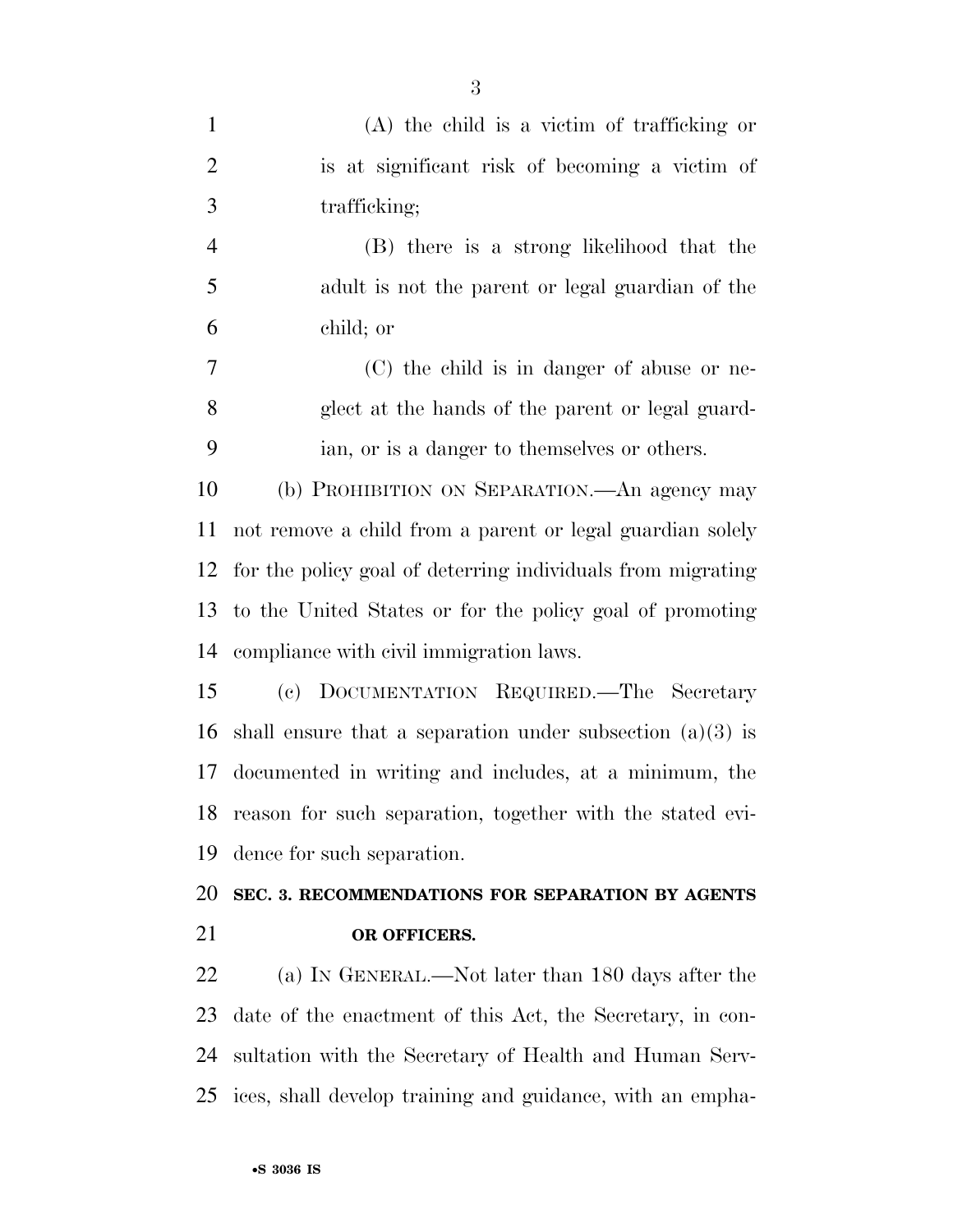sis on the best interests of the child, childhood trauma, attachment, and child development, for use by the agents and officers, in order to standardize the implementation 4 of section  $2(a)(3)$ .

 (b) ANNUAL REVIEW.—Not less frequently than an- nually, the Secretary of Health and Human Services shall review the guidance developed under subsection (a) and make recommendations to the Secretary to ensure such guidance is in accordance with current evidence and best practices in child welfare, child development, and child-hood trauma.

 (c) REQUIREMENT.—The guidance under subsection (a) shall incorporate the presumptions described in section 4.

(d) ADDITIONAL REQUIREMENTS.—

 (1) EVIDENCE-BASED.—The guidance and training developed under this section shall incor-porate evidence-based practices.

(2) TRAINING REQUIRED.—

 (A) All agents and officers of designated agencies, upon hire, and annually thereafter, shall complete training on adherence to the guidance under this section.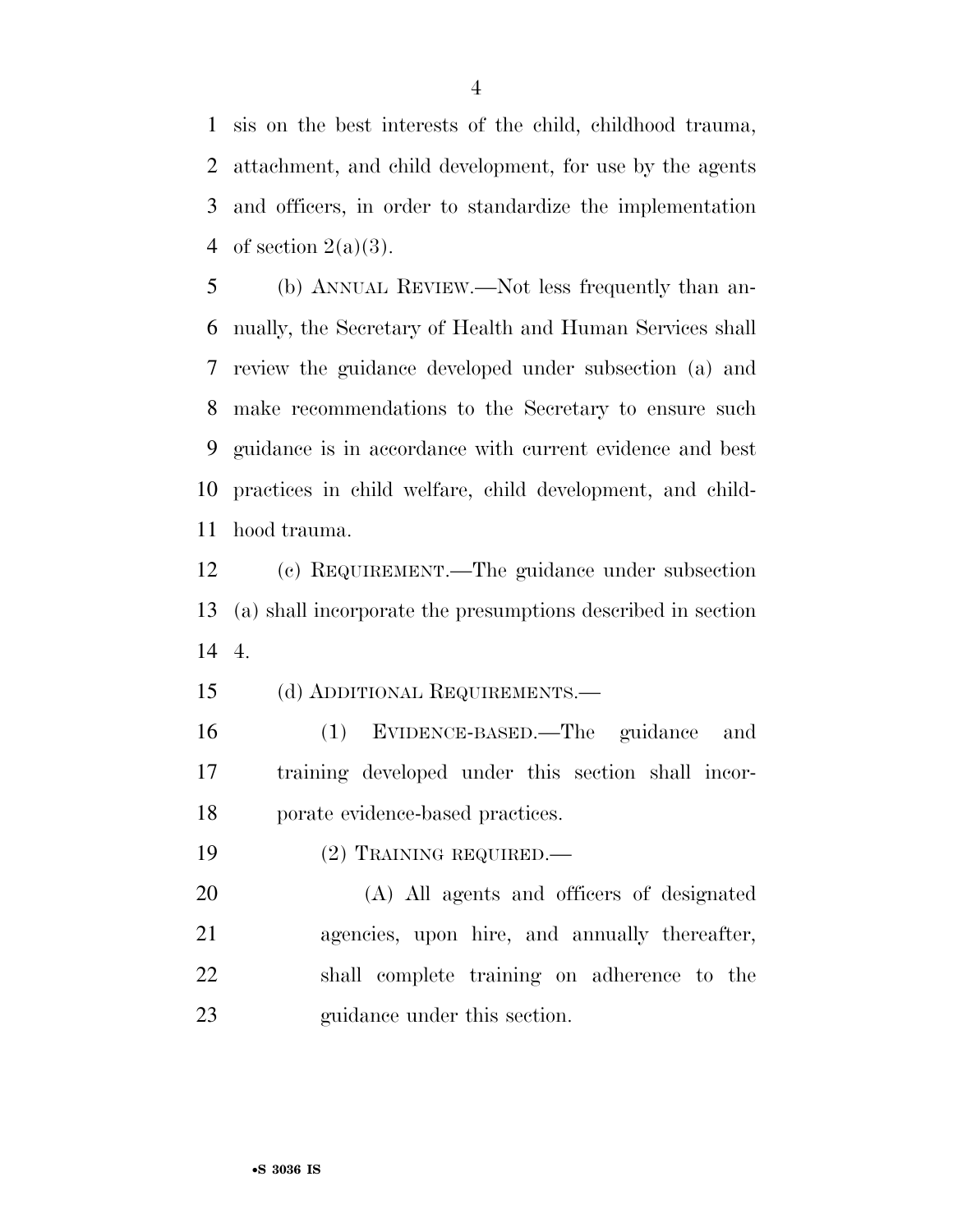| $\mathbf{1}$   | (B) All Chief Patrol Agents and Area Port                   |
|----------------|-------------------------------------------------------------|
| $\overline{2}$ | Directors, upon hire, and annually thereafter,              |
| 3              | shall complete—                                             |
| $\overline{4}$ | (i) training on adherence to the guid-                      |
| 5              | ance under this section; and                                |
| 6              | (ii) 90 minutes of child welfare prac-                      |
| $\overline{7}$ | tice training that is evidence-based and                    |
| 8              | trauma-informed.                                            |
| 9              | SEC. 4. PRESUMPTIONS.                                       |
| 10             | The presumptions described in this section are the          |
| 11             | following:                                                  |
| 12             | (1) FAMILY UNITY.—There shall be a strong                   |
| 13             | presumption in favor of family unity.                       |
| 14             | (2) SIBLINGS.—To the maximum extent prac-                   |
| 15             | ticable, the Secretary shall ensure that sibling            |
| 16             | groups remain intact.                                       |
| 17             | $(3)$ DETENTION.—In general, there is a pre-                |
| 18             | sumption that detention is not in the best interests        |
| 19             | of families and children.                                   |
| 20             | SEC. 5. REQUIRED POLICY FOR LOCATING SEPARATED              |
| 21             | <b>CHILDREN.</b>                                            |
| 22             | (a) IN GENERAL.—Not later than 180 days after the           |
| 23             | after the date of the enactment of this Act, the Secretary  |
| 24             | shall publish final public guidance that describes, with    |
| 25             | specificity, the manner in which a parent or legal guardian |
|                |                                                             |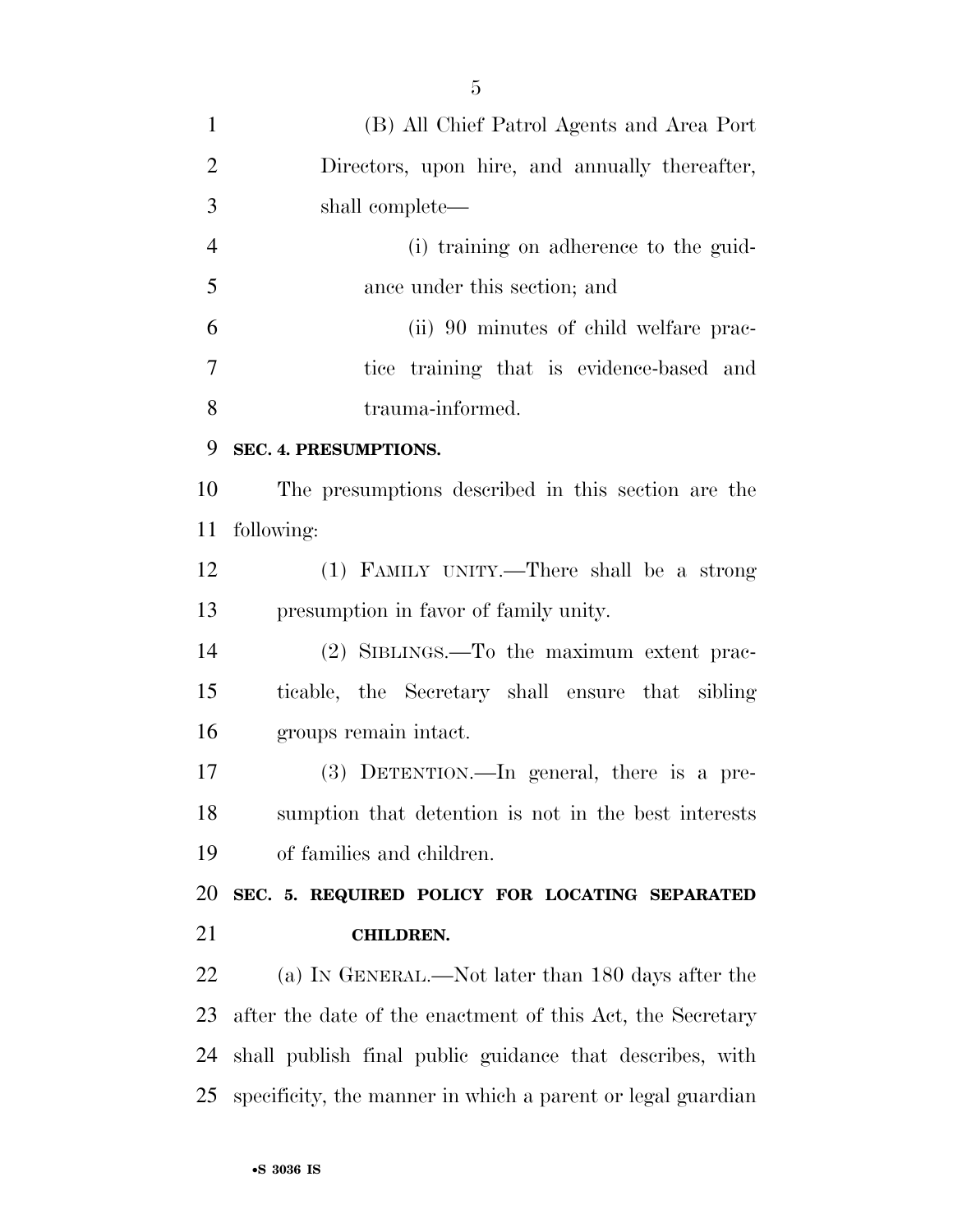may locate a child who was separated from the parent or 2 legal guardian under section  $2(a)$ . In developing the public guidance, the Secretary shall consult with the Secretary of Health and Human Services, immigrant advocacy orga- nizations, child welfare organizations, and State child wel-fare agencies.

 (b) WRITTEN NOTIFICATION.—The Secretary shall provide each parent or legal guardian who was separated, with written notice of the public guidance to locate a sepa-rated child.

 (c) LANGUAGE ACCESS.—All guidance shall be avail- able in English and Spanish, and at the request of the parent or legal guardian, in the language or manner that is understandable by the parent or legal guardian.

# **SEC. 6. REQUIRED INFORMATION FOR SEPARATED FAMI-LIES.**

 Not less frequently than once every month, the Sec- retary shall provide the parent or legal guardian of a child who was separated, the following information, at a min-imum:

 (1) A status report on the monthly activities of the child.

 (2) Information about the education and health of the child, including any medical treatment pro-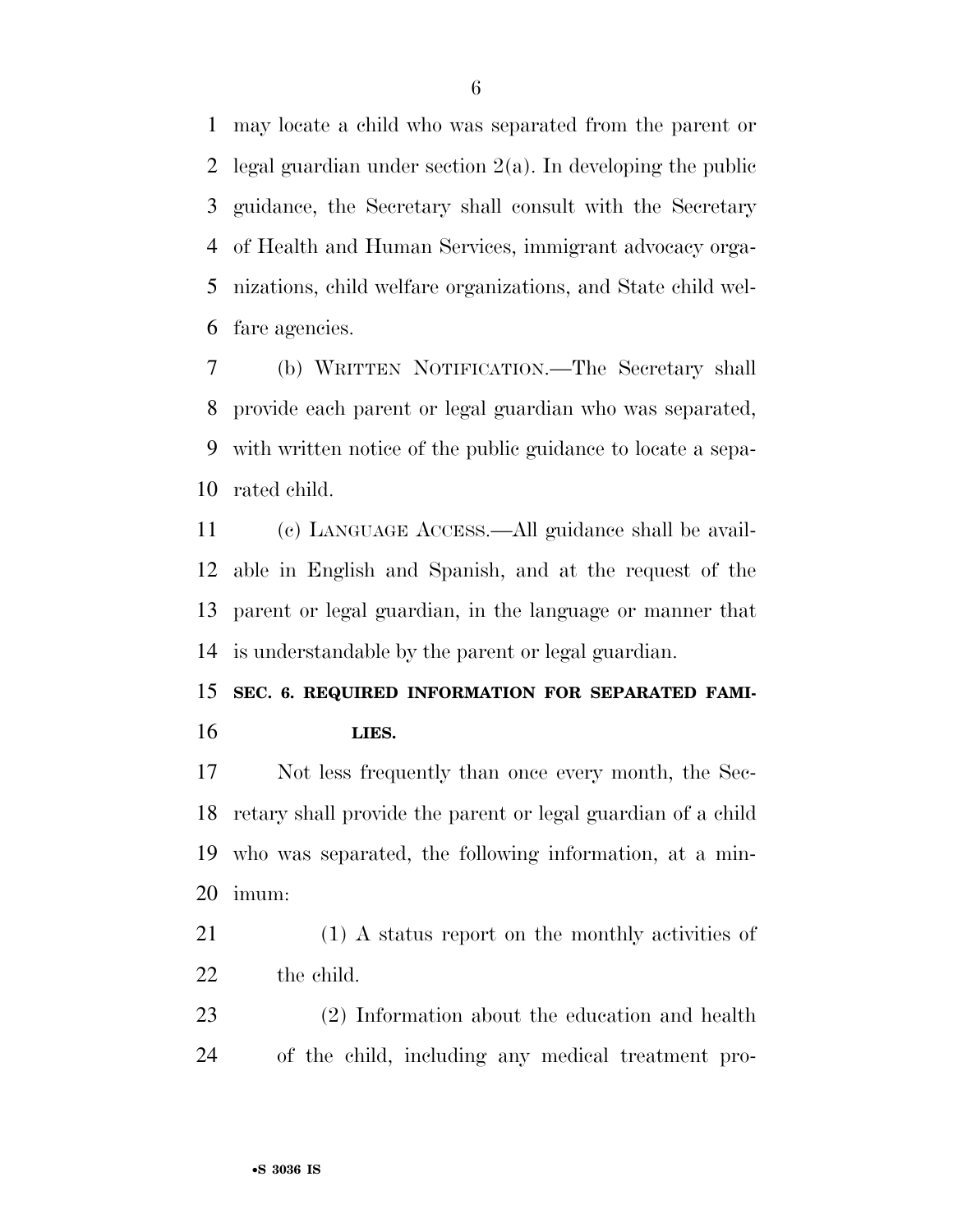| $\mathbf{1}$   | vided to the child or medical treatment<br>rec-            |
|----------------|------------------------------------------------------------|
| $\overline{2}$ | ommended for the child.                                    |
| 3              | (3) Information about changes to the child's               |
| $\overline{4}$ | immigration status.                                        |
| 5              | (4) Other information about the child, designed            |
| 6              | to promote and maintain family reunification, as the       |
| 7              | Secretary determines in his or her discretion.             |
| 8              | SEC. 7. ANNUAL REPORT ON FAMILY SEPARATION.                |
| 9              | Not later than 1 year after the date of the enactment      |
| 10             | of this Act, and annually thereafter, the Secretary shall  |
| 11             | submit a report to the committees of jurisdiction that de- |
| 12             | scribes each instance in which a child was separated from  |
| 13             | a parent or legal guardian and includes, for each such in- |
| 14             | stance, the following:                                     |
| 15             | (1) The relationship of the adult and the child.           |
| 16             | (2) The age and gender of the adult and child.             |
| 17             | (3) The length of separation.                              |
| 18             | (4) Whether the adult was charged with a                   |
| 19             | crime, and if the adult was charged with a crime,          |
| 20             | the type of crime.                                         |
| 21             | (5) Whether the adult made a claim for asylum,             |
| 22             | expressed a fear to return, or applied for other im-       |
| 23             | migration relief.                                          |
|                |                                                            |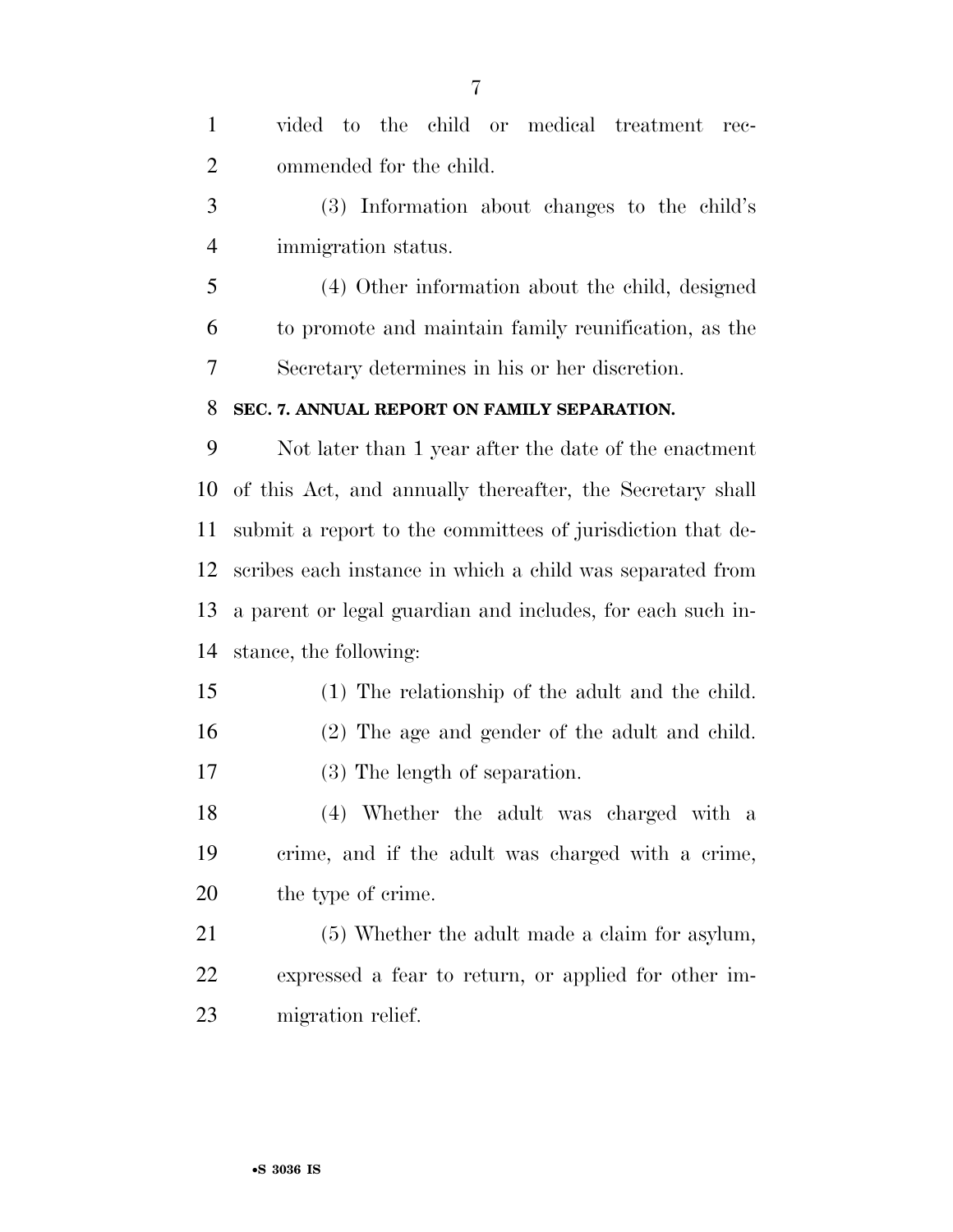| $\mathbf{1}$   | (6) Whether the adult was prosecuted if                      |
|----------------|--------------------------------------------------------------|
| $\overline{2}$ | charged with a crime and the associated outcome of           |
| 3              | such charges.                                                |
| $\overline{4}$ | (7) The stated reason for, and evidence in sup-              |
| 5              | port of, the separation.                                     |
| 6              | (8) If the child was part of a sibling group at              |
| 7              | the time of separation, whether the sibling group has        |
| 8              | had physical contact and visitation.                         |
| 9              | (9) Whether the child was rendered an unac-                  |
| 10             | companied alien child.                                       |
| 11             | $(10)$ Other information in the Secretary's dis-             |
| 12             | cretion.                                                     |
| 13             | SEC. 8. CLARIFICATION OF PARENTAL RIGHTS.                    |
| 14             | If a child is separated from a parent or legal guard-        |
| 15             | ian, and a State court has not made a determination that     |
|                | 16 the parental rights have been terminated, there is a pre- |
| 17             |                                                              |
|                | sumption that—                                               |
| 18             | (1) the parental rights remain intact; and                   |
| 19             | $(2)$ the separation does not constitute an af-              |
| 20             | firmative determination of abuse or neglect under            |
| 21             | Federal or State law.                                        |
| 22             | SEC. 9. CLARIFICATION OF EXISTING LAW.                       |
| 23             | (a) FEDERAL LAW.—Nothing in this Act shall be in-            |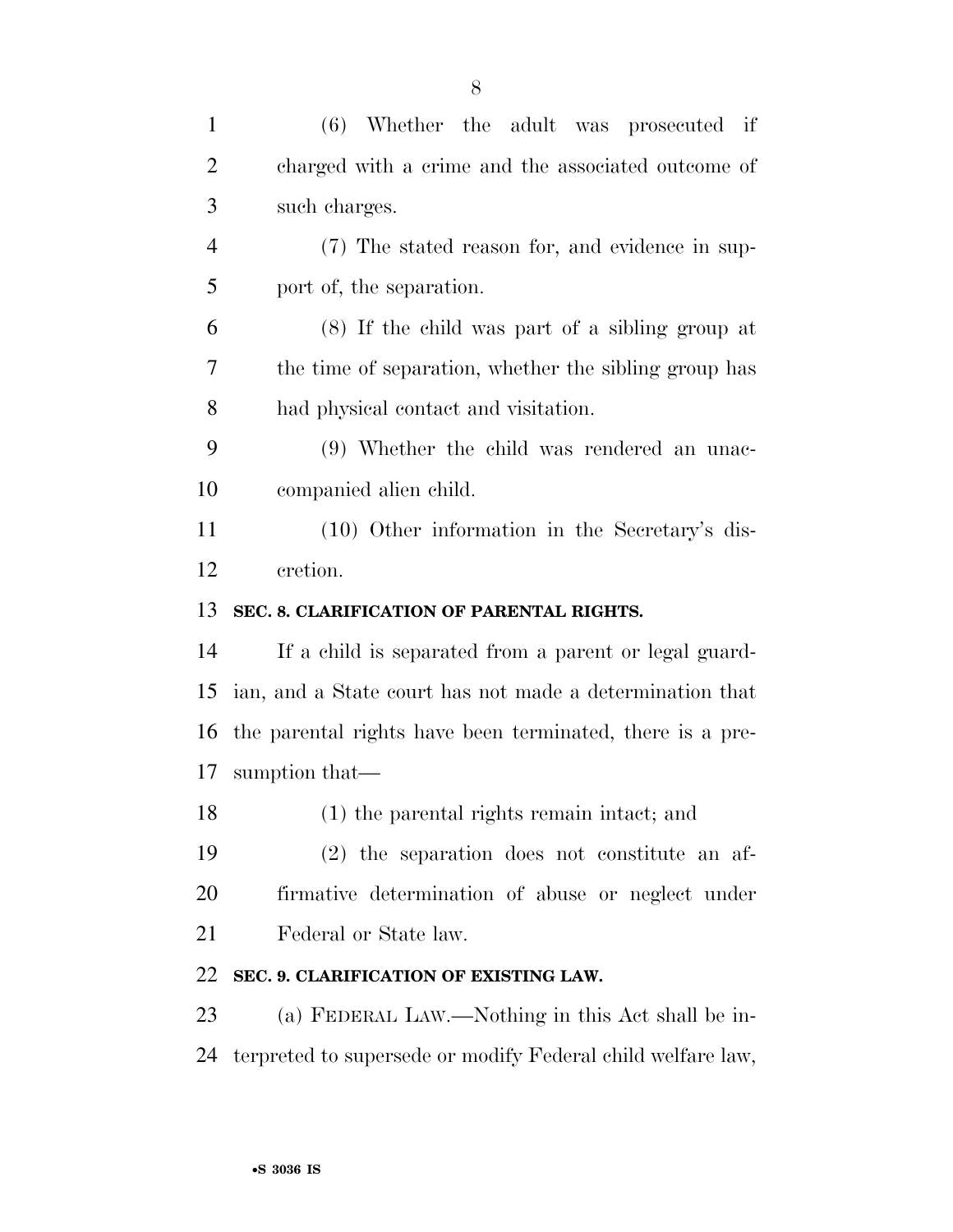where applicable, including the Adoption and Safe Fami-lies Act of 1997 (Public Law 105–89).

 (b) STATE LAW.—Nothing in this Act shall be inter- preted to supersede or modify State child welfare laws where applicable.

## **SEC. 10. GAO REPORT ON PROSECUTION OF ASYLUM SEEK-ERS.**

 (a) STUDY.—The Comptroller General of the United States shall conduct a study of the prosecution of asylum seekers during the period beginning on January 1, 2008 and ending on December 31, 2018, including—

 (1) the total number of persons who claimed a fear of persecution, received a favorable credible fear determination, and were referred for prosecution;

 (2) an overview and analysis of the metrics used by the Department of Homeland Security and the Department of Justice to track the number of asylum seekers referred for prosecution;

 (3) the total number of asylum seekers referred for prosecution, a breakdown and description of the criminal charges filed against asylum seekers during such period, and a breakdown and description of the convictions secured;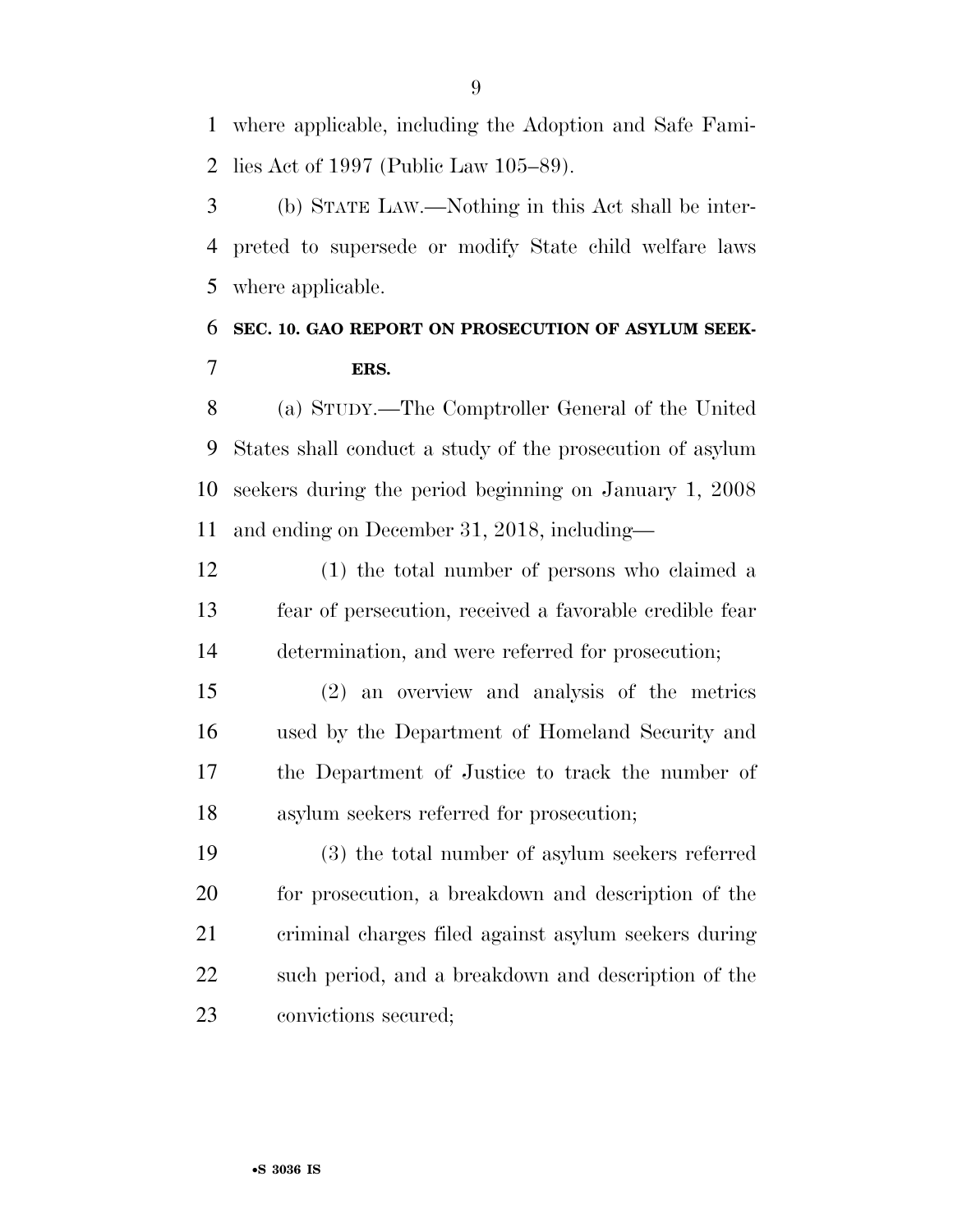(4) the total number of asylum seekers who were separated from their children as a result of being referred for prosecution; (5) a breakdown of the resources spent on pros- ecuting asylum seekers during such period, as well as any diversion of resources required to prosecute asylum seekers, and any costs imposed on States and localities; (6) the total number of asylum seekers who were referred for prosecution and also went through immigration proceedings; and (7) the total number of asylum seekers referred for prosecution who were deported before going through immigration proceedings. (b) REPORT.—Not later than 1 year after the date of the enactment of this Act, the Comptroller General shall submit to Congress a report that describes the results of the study conducted pursuant to subsection (a). **SEC. 11. DEFINITIONS.**  In this Act: (1) AGENT; OFFICER.—The terms ''agent'' and ''officer'' include contractors of the Federal Govern- ment. (2) CHILD.—The term ''child'' means an indi-vidual who—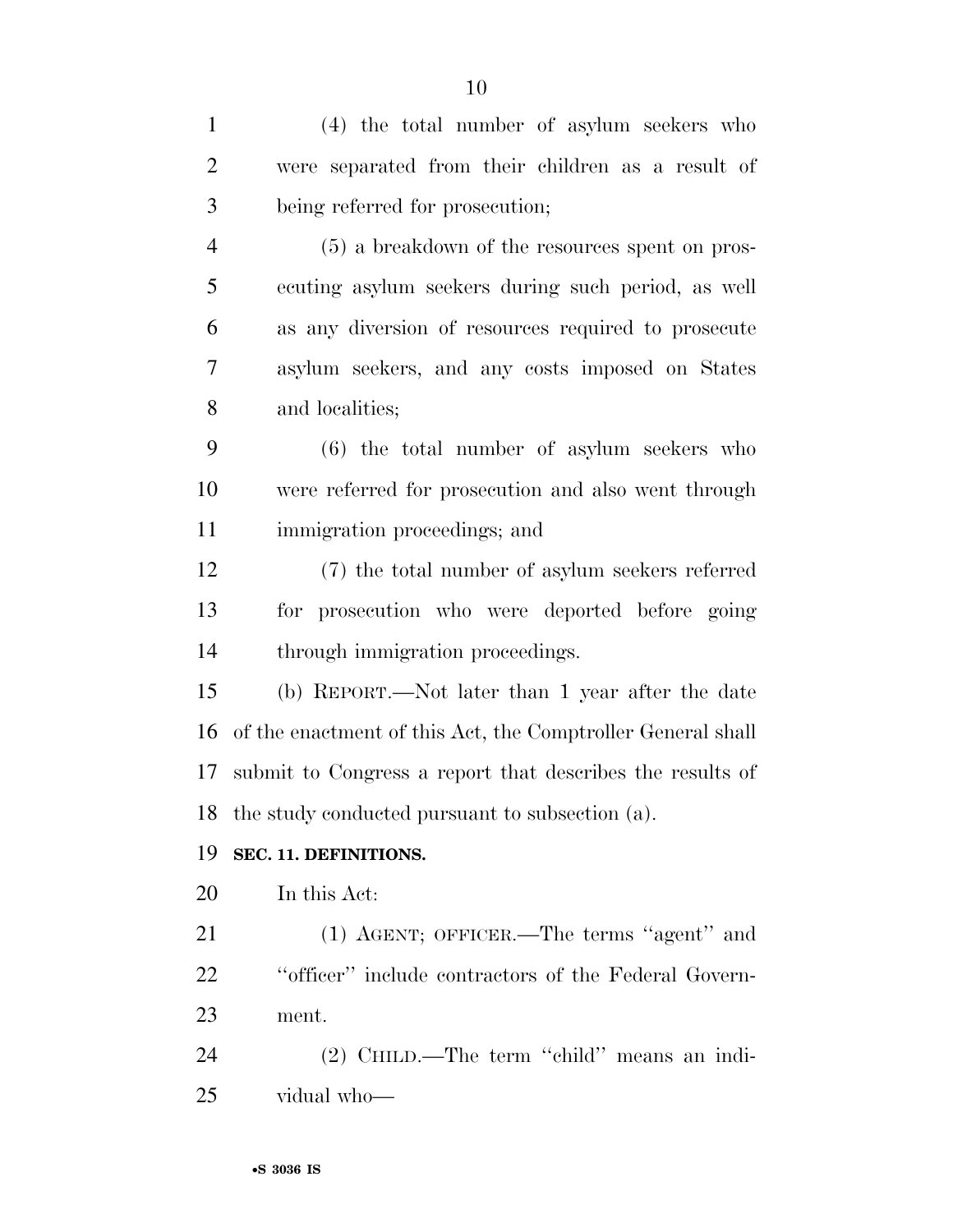| $\mathbf{1}$   | $(A)$ has not reached the age of 18; and                |
|----------------|---------------------------------------------------------|
| $\overline{2}$ | (B) has no permanent immigration status.                |
| 3              | (3) COMMITTEES OF JURISDICTION.—The term                |
| $\overline{4}$ | "committees of jurisdiction" means—                     |
| 5              | (A) the Committee on the Judiciary and                  |
| 6              | the Committee on Health, Education, Labor,              |
| 7              | and Pensions of the Senate; and                         |
| 8              | (B) the Committee on the Judiciary of the               |
| 9              | House of Representatives.                               |
| 10             | (4) DANGER OF ABUSE OR NEGLECT AT THE                   |
| 11             | HANDS OF THE PARENT OR LEGAL GUARDIAN.—The              |
| 12             | term "danger of abuse or neglect at the hands of the    |
| 13             | parent or legal guardian" shall not mean migrating      |
| 14             | to or crossing the United States border.                |
| 15             | (5) DESIGNATED AGENCY.-The term "des-                   |
| 16             | ignated agency" means—                                  |
| 17             | (A) the Department of Homeland Security;                |
| 18             | (B) the Department of Justice; and                      |
| 19             | (C) the Department of Health and Human                  |
| 20             | Services.                                               |
| 21             | (6) FINDING.—The term "finding" means an                |
| 22             | individualized written assessment or screening by the   |
| 23             | trained agent or officer that includes a consultation   |
| 24             | with a child welfare specialist, formalized as required |